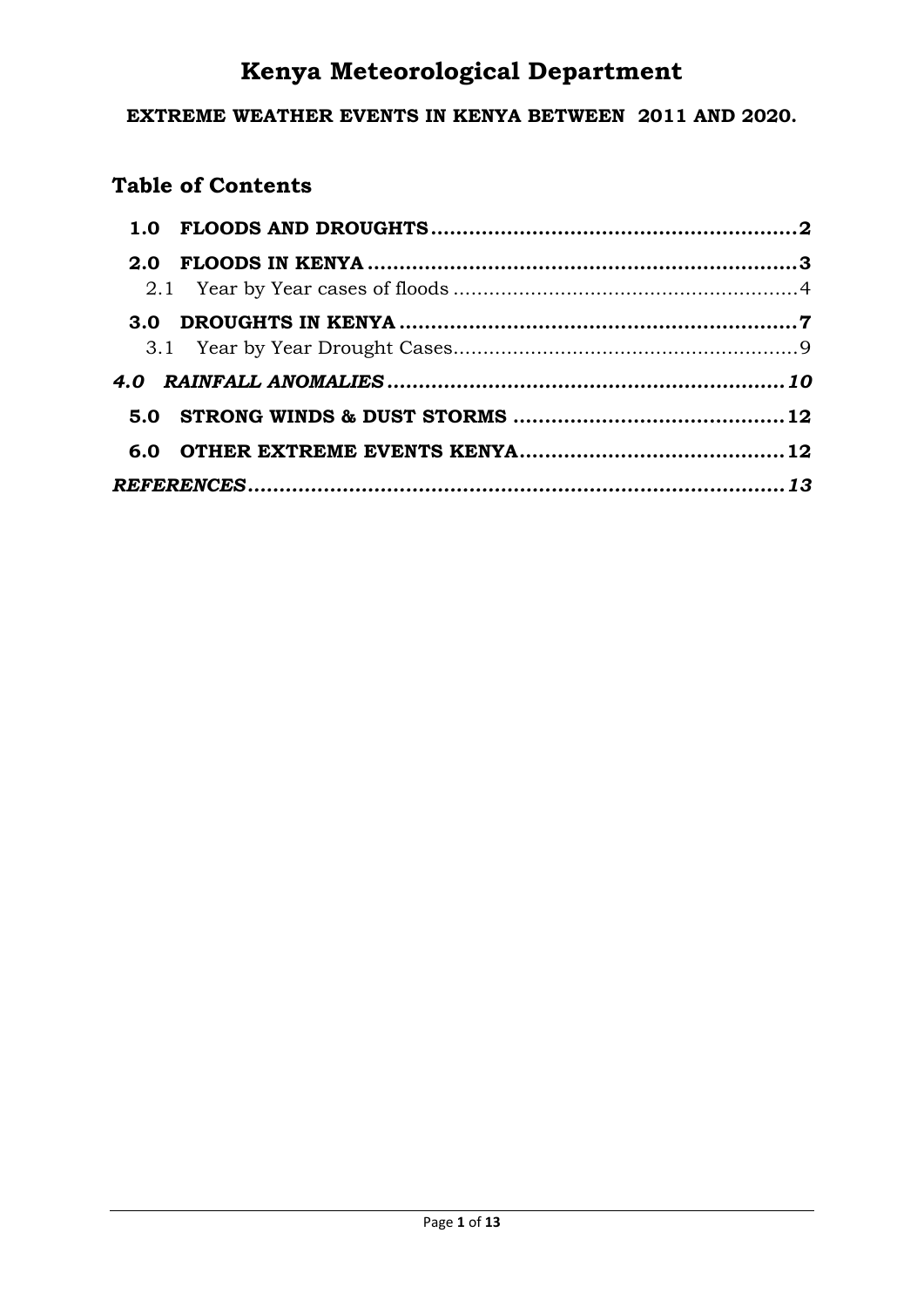### <span id="page-1-0"></span>**1.0 FLOODS AND DROUGHTS**

Floods and droughts are the main extreme weather events that ravage Sub-Saharan Africa bringing with them complex challenges to an already hard-hit continent. Kenya has not been an exception, as it has had its fair share of disasters resulting from these hazards. While floods have been associated with loss of lives, landslides, damaged property and infrastructure over vast areas, frequent droughts have led to food insecurity, especially in the arid and semi-arid lands of Kenya. Over 80% of the Kenyan landmass falls under arid and semi-arid climates where droughts and floods are the predominant extreme events. This makes Kenya prone to climate vagaries. The effects of droughts and floods have been devastating in Kenya. Whereas floods inundate large parts of arable land destroying crops, killing livestock and destroying property, droughts on the other hand cause decline in water levels affecting agricultural activities, livestock keeping and in worst cases causing loss of lives [Huho & Kosonei, 2014]

| Hazard                                | Areas most affected (hotspots)                                                                                                                                                                                                                        |
|---------------------------------------|-------------------------------------------------------------------------------------------------------------------------------------------------------------------------------------------------------------------------------------------------------|
| Droughts                              | Counties in Eastern, North Eastern, coast, and parts of Rift Valley                                                                                                                                                                                   |
| Floods                                | Budalangi, Nyando, Homa Bay areas (all within the Lake Victoria<br>Basin) and Tana River county in the lower Tana River catchment                                                                                                                     |
| Flash floods                          | Mainly in urban centers like Nairobi and Mombasa due to poor<br>drainage and uncontrolled urban settlements. This type of flooding<br>is also experienced in Arid and semi-arid areas particularly northern<br>and north-eastern parts of the country |
| Landslides                            | Central Kenya and around Mount Kenya region mainly in Muranga<br>and parts of Meru counties                                                                                                                                                           |
| Hailstones                            | Localised areas countrywide but with highest concentration within<br>the Lake Victoria Basin                                                                                                                                                          |
| Thunderstorms and<br>lighting strikes | Localised areas countrywide but with highest concentration in Kisii<br>and Kakamega counties in Western Kenya                                                                                                                                         |
| Strong winds                          | Localised areas countrywide but with highest concentration in<br>northern Kenya counties                                                                                                                                                              |
| Frost                                 | Vary rare phenomenon but occasionally experienced around<br>Nyahururu area within the slopes of the Aberdare mountain Range                                                                                                                           |
| <b>Extreme temperatures</b>           | Northern Kenya counties                                                                                                                                                                                                                               |
| Fog                                   | Localised areas countrywide but with highest concentration around<br>Limuru, Kinungi and Timbora, all along the Nairobi to Eldoret Highway                                                                                                            |

**Figure 1:** Hazards in Kenya and affected regions (**Adapted from Marigi S. N (2017))**

**Figure 1** highlights the various hazards Kenya faces. This report focuses primarily on droughts and floods and associated landslides and includes a few strong wind cases. It seeks to investigate the flood and drought occurrences in the last decade i.e., January 2011 to December 2020.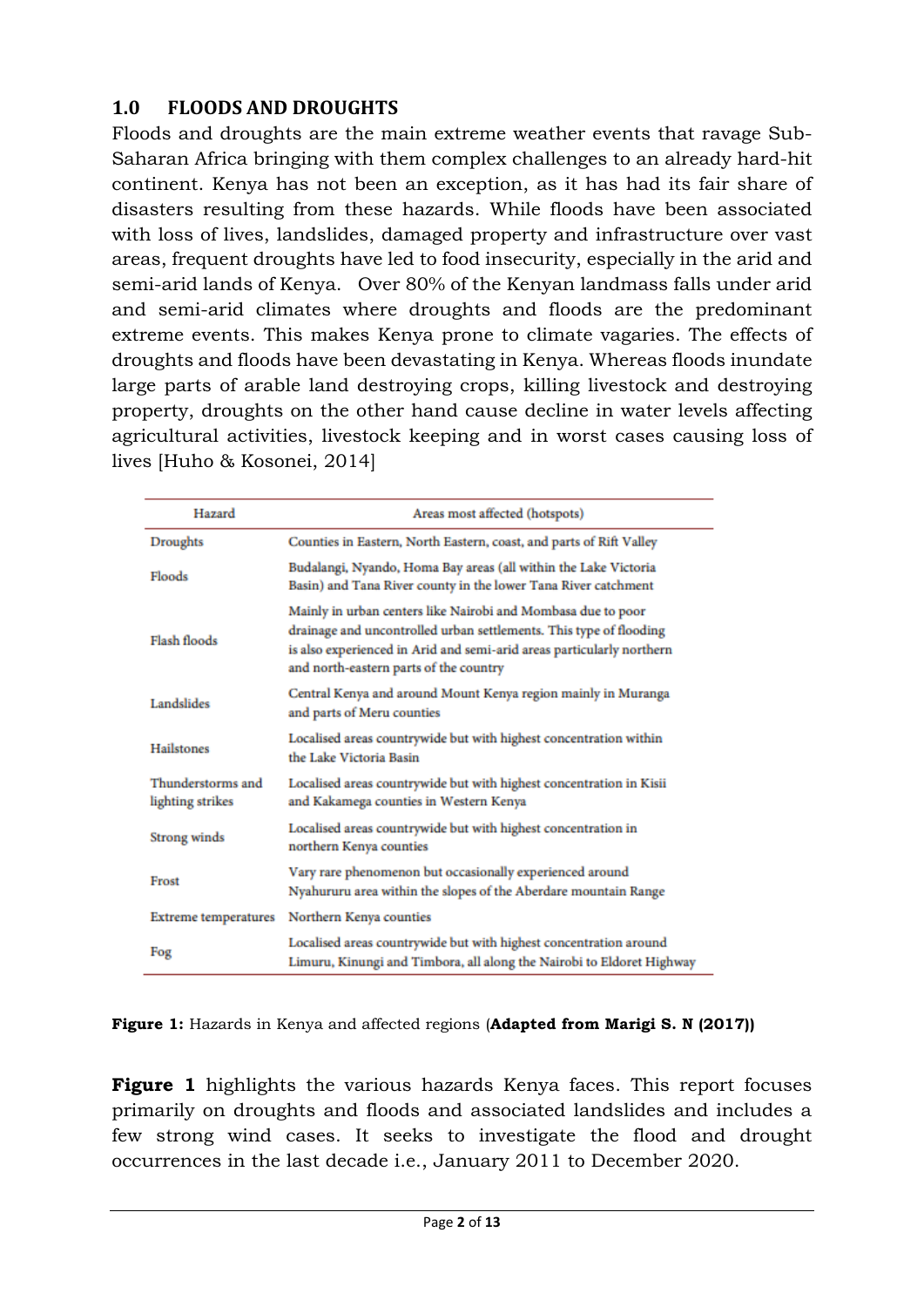# <span id="page-2-0"></span>**2.0 FLOODS IN KENYA**

Ideally, floods can occur anywhere particularly after a period of heavy precipitation. All flood plains and urban areas (increased paved surfaces and clogged drainage systems) have a high vulnerability to flooding mostly caused by heavy storms due to reduced infiltration. On the other hand, flash floods occur after a period of prolonged drought that renders the ground very compact followed by rainfall falling on this now hard surface having much lower-than-normal infiltration capacity.

Severe flooding in Kenya has been observed to be triggered by severe thunderstorms, tropical cyclones, as well as heavy rainfall over consecutive days. The El Nino Southern Oscillation, Madden Julian oscillations and other phenomena have been observed to exacerbate the flood situation in the country.

Other non-climatic factors play a role in determining the impacts that flooding will have on a region. Urban flooding, for example, is precipitated by increase in paved surfaces thus reducing infiltration and increasing downstream flow of rainwater.

Most flooding in the country occurs during the March to May (MAM) long rainfall season and particularly during the month of April which is the peak of the rainfall season.

**Figure 2** depicts the climatological rainfall for the month of April. Regions within the Lake Victoria Basin and western Kenya receive more than 200mm of rainfall during this month. The same is observed in parts of the Central highlands of Kenya including Murang'a County that is frequently ravaged by mudslides associated with flooding.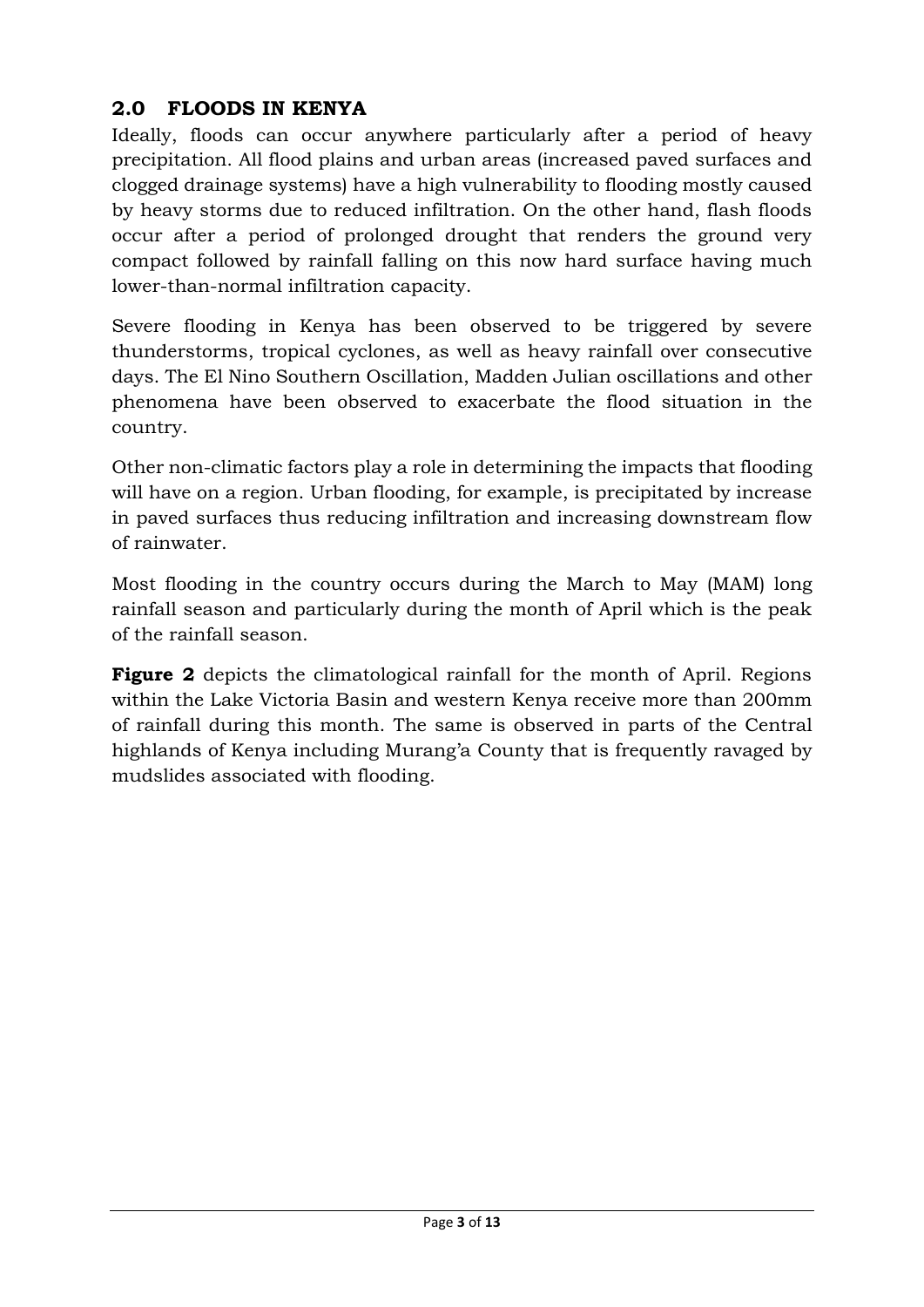

**Figure 2:** April Climatological rainfall

# <span id="page-3-0"></span>**2.1 Year by Year cases of floods**

(i). In April **2012** floods were experienced in Kenya that resulted in some deaths reported at Hell's Gate National Park, a region perennially impacted by flash floods.

Analysis at the end of the month of April indicated that the station closest to the park recorded 274.3mm against a monthly average of 120.2mm. This was 228% of the rainfall normally received. Most stations recorded very high rainfall during this particular short rain season which resulted in floods in various parts of the country and landslides in central Kenya.

(ii). In April **2013**, 10 people were reported dead in Narok County, following flooding while one person was swept away in Nyamira County. By the end of the short rains season, it was reported by the Kenya Red Cross Society that about 50 people had lost their lives and about 4,000 families had been evacuated from their homes. Widespread loss and destruction of property associated with the flooding was also recorded.

The persistent heavy rains received during MAM 2013 caused flooding in several parts of Kenya. The worst affected areas included the Coastal strip, western region and parts of central Kenya, where the heavy rains triggered floods leading to loss of lives and destruction of property, including damage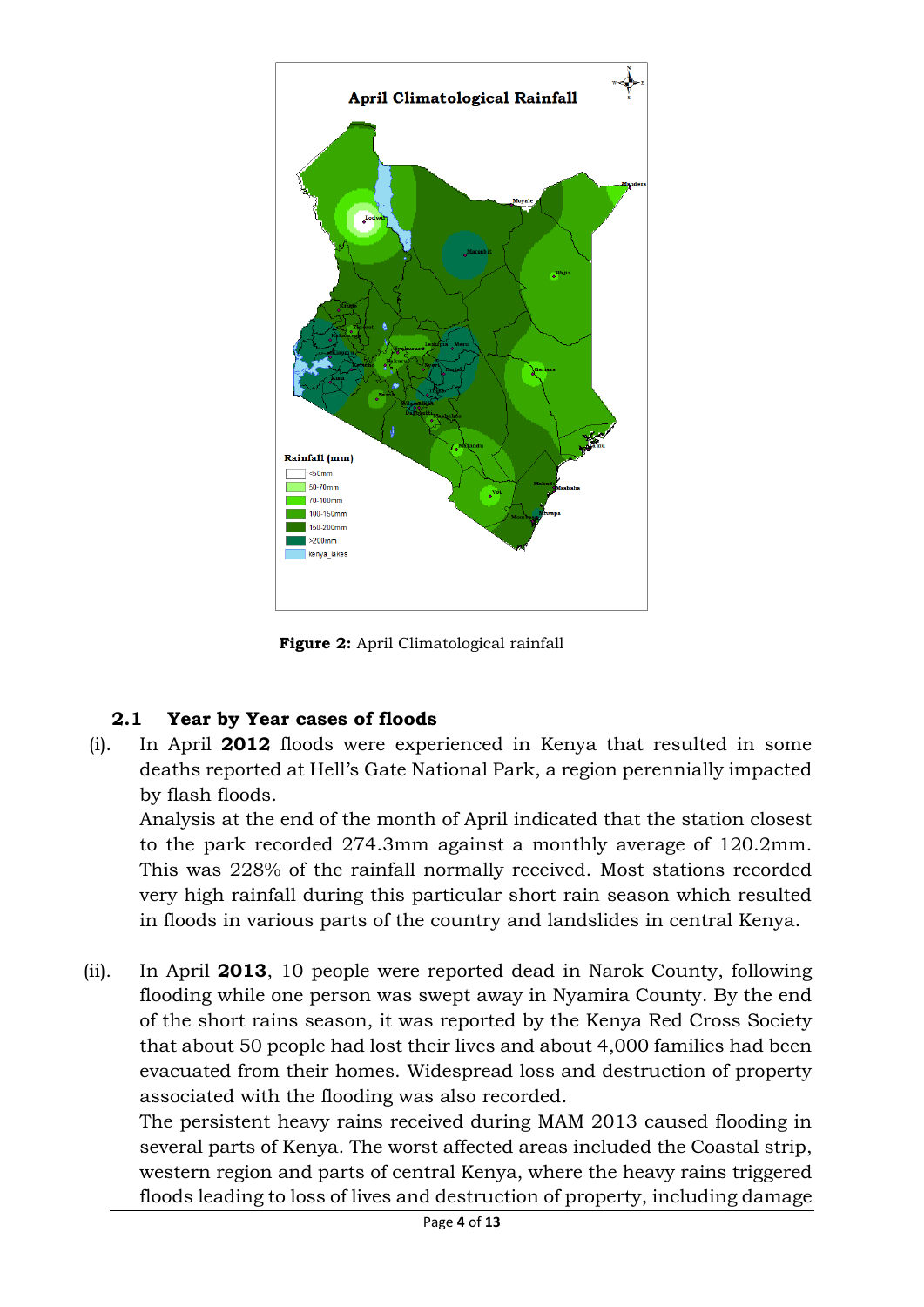to infrastructure that rendered most roads impassable. Various rivers in the country, including Rivers Tana, Nyando, Nzoia and Ewaso Nyiro burst their banks as a result of the pounding rains, leading to the displacement of thousands of people in the flood plains. Landslides were also experienced in various parts of the country. Narok recorded over 100% more rainfall this month than its normal rainfall amounts for April.

- (iii). During the October to December (OND) **2013** rainfall season, flooding associated with heavy rainfall was reported. At least 12 people died between December 14th and 15th in Kajiado County after seasonal rivers burst their banks following the heavy rains in the region. On 14thDecember two women travelling from Isinya along the Pipeline road were swept away by raging floods at Oltepes area near Kiserian. The two were flashed into a raging seasonal river and their bodies were recovered on 15th December in the evening trapped in their car. On 15th December 10 people perished after floods swept away a car downstream at Inkirgir at Isinya, Kajiado County. Other counties affected by floods include during this OND rainfall season were Makueni, Laikipia and Narok.
- (iv). During the March to May (MAM) **2014** rainfall season, flooding was once again experienced in various parts of the country. At the beginning of the rainfall season, flooding was reported in Narok county, particularly in Narok south, resulting in fatalities. In April, Kisumu and Nairobi both reported losses of lives and damaged property attributed to the extensive flooding.
- (v). In April **2015**, flooding was reported in Southwestern Kenya, specifically in Bondo, Siaya County. This was mainly driven by bursting of dams in the region following two consecutive days of heavy rainfall. Lives were lost and families were displaced. Kajiado was also affected by the flooding during this month, resulting in the death of six people. A bus was swept away by flood waters in Mandera resulting in the death of 40 of the passengers. In May 2015 a building collapsed in Nairobi due to heavy rainfall and flooding resulting in the death of nine people.
- (vi). The Short Rains (October, November, December OND) 2015 season was also characterised by flooding in parts of Kenya including Talek in Narok, where three people lost their lives after being swept away by raging flood waters. In Migori County, the Ntimaru – Gitungi bridge was swept away due to heavy rains. Heavy rains and flooding were also reported in North Horr, Laisamis and Chalbi desert in Marsabit County as well as parts of Kisii County. During OND 2015, a tally revealed that at least 112 people had died and over 100,000 people were displaced. It is worth noting that the heavy rainfall experienced in OND 2015 was driven by a strong positive El Nino index (see **Figure 3** below).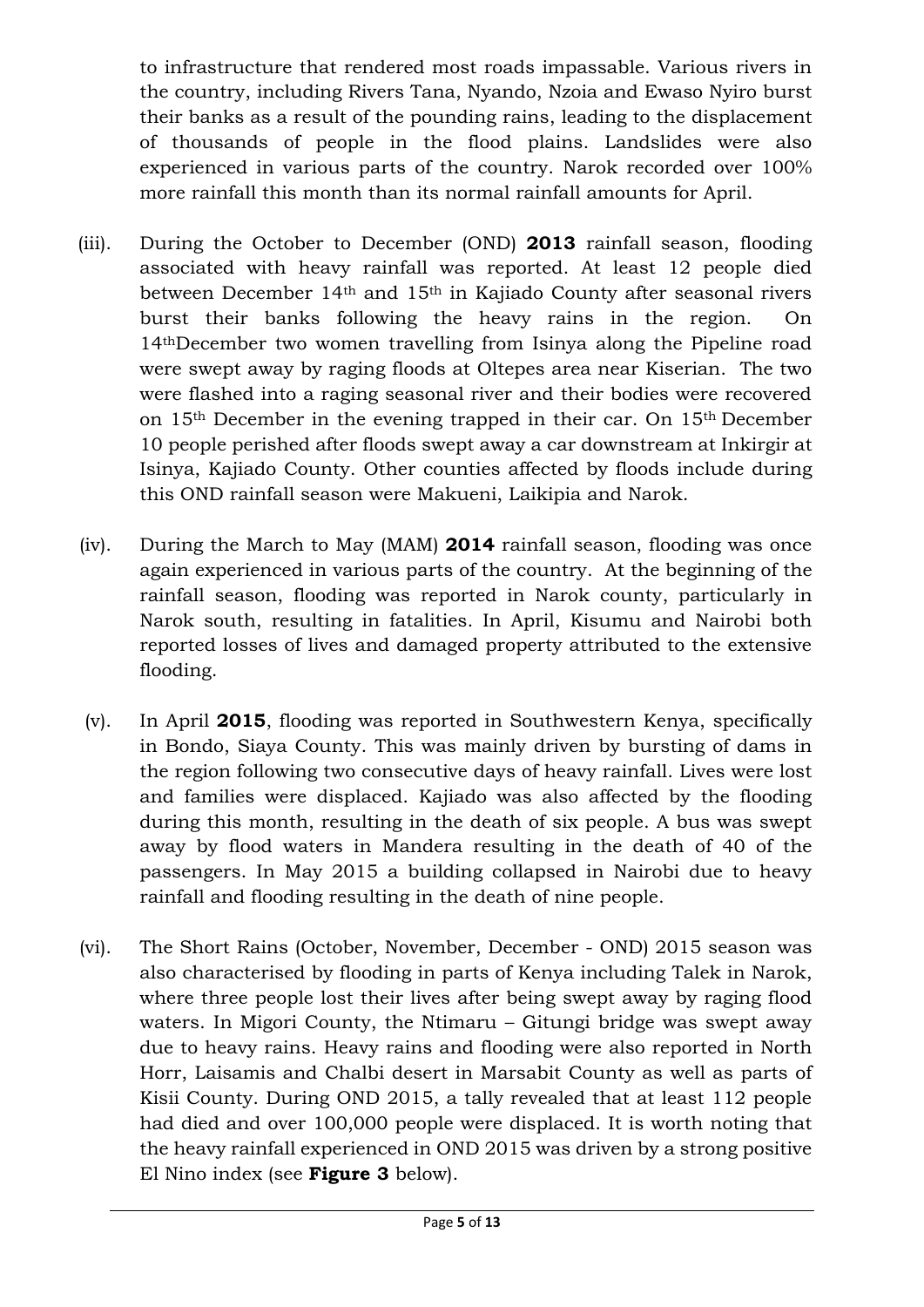

**Figure 3:** El Nino History for the past 10 years (**Adapted from Australian Bureau of Meteorology)**

- (vii). Several parts of Turkana County recorded intense rainfall during the afternoon of 10th March **2016** which led to overflowing of the Turkwel and Kawalase Rivers. At least three people died in the floods and more than 1,000 others were displaced from their homes. Large numbers of livestock were also reported to have been swept away by the flood waters. In April 2016, at the peak of the rainfall season, Nairobi received heavy rainfall (>50mm/24hrs) that resulted in widespread flooding. Buildings collapsed trapping and killing people, traffic was brought to a standstill as most city roads had been rendered impassable.
- (viii). In May **2017** the coastal counties of Mombasa, Kilifi, Kwale as well as parts of south-eastern lowlands of Taita Taveta County received very heavy rainfall (>50mm/24hrs) resulting in flooding that unfortunately once again killed people and destroyed property. Most residents of these regions had to be evacuated to further safeguard their lives. Garissa County also reported flooding extending to Dadaab during the same period. Parts of the central highlands, including Nyeri County, likewise reported flooding and associated mud and landslides.
	- (ix). In late October to November **2017**, once again heavy rainfall was reported across most parts of the country resulting in flooding. Counties affected included Turkana, Marsabit, Tharaka Nithi and Meru, with reports of loss of human life, displacement of families and damaged bridges and roads.
	- (x). During MAM **2018** flooding was witnessed over most parts of the country following heavy rainfall. Deaths were reported in Kisumu Turkana and Taita Taveta counties and people were forced to evacuate their homes. Families were marooned in Nyeri County after heavy rains rendered most roads impassable.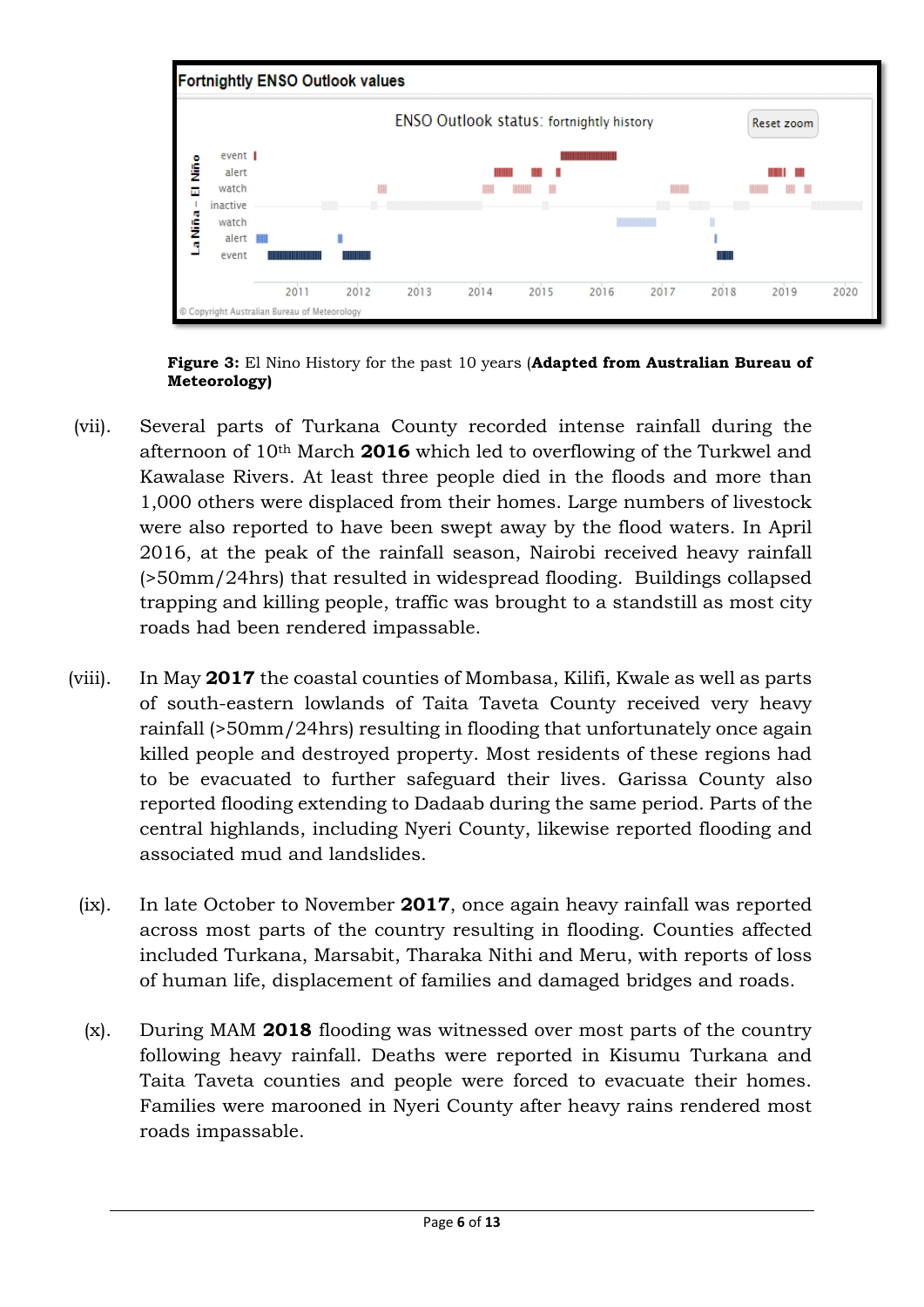(xi). The heavy rainfall of the OND **2019** rainfall season resulted in widespread flooding that led to the displacement of many families, especially near the Kenyan border with Ethiopia. In November 2019, consecutive days of heavy rain (>20mm/24hrs) in western Kenya triggered massive landslides and flash floods in West Pokot County. During the same month, residents of the lower parts of Tana River County were affected by floods as a result of River Tana bursting its banks following heavy rainfall.

Generally, all heavy rainfall events in Kenya almost always lead to flood conditions in one place or another. These flood events may occur in some regions within a given rainfall season while simultaneously, during the same season, other regions experience low rainfall amounts or drought conditions.

## <span id="page-6-0"></span>**3.0 DROUGHTS IN KENYA**

Drought is characterized by a lack of precipitation—such as rain, snow, or sleet—for a protracted period of time, resulting in a water shortage. While droughts occur naturally, human activity, such as water use and management, can exacerbate dry conditions. What is considered a drought varies from region to region and is based largely on an area's climatology.

In Kenya most of the regions that regularly experience drought lie within the Arid and semi-arid regions of the country largely within the Northern parts. These regions are characterized by low annual rainfall, low population density, high livestock population, pastoralism (largely driven by rainfall patterns), poor physical and social infrastructure, resource conflicts and generally low literacy levels. All these issues make for a very complex situation to deal with and reduce the adaptive capacity of the people to droughts.

Droughts in Kenya are exacerbated by La Nina conditions, the opposite of El Nino conditions. **Figure 3** shows La Nina years in the past 10 years and most droughts correspond to those years. Drought in Kenya is also cyclic, having even shorter return periods as the climate changes. The months mostly associated with drought in Kenya are the ones following a poor rainfall season. The climatology of Kenya depicts January, February, June, July, August and September as the most common drought months, especially in the northern parts of the country.

**Examples of Figures 4 and 5** show regions within the country that are especially prone to droughts based on long-term data analysis. These regions receive, on average, very little rainfall amounts (<15mm – 30mm) for the months of January and February two months. The data used to calculate climatology for the country for this month is data for the 30-years period of 1971 – 2000.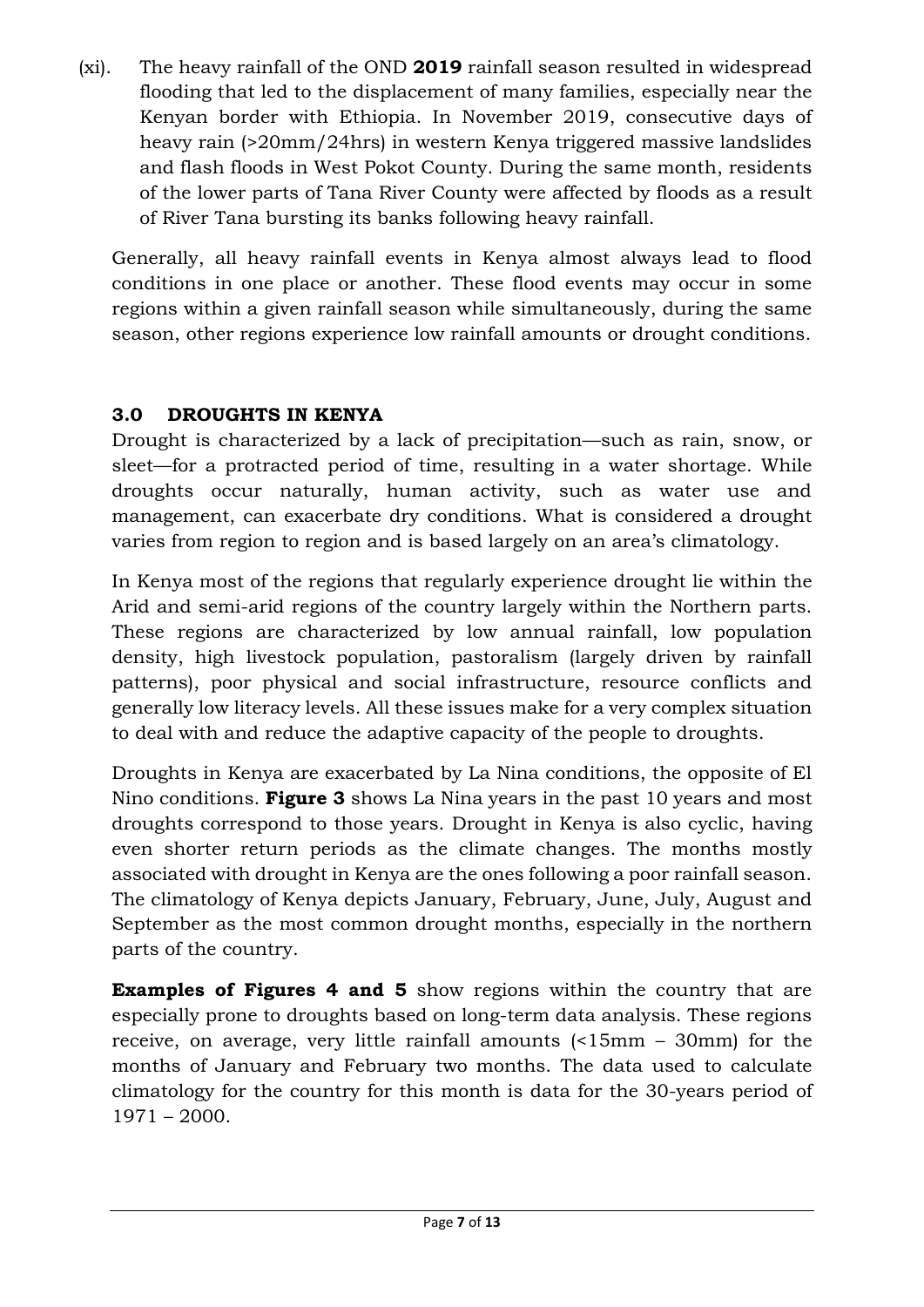

Figure 4: Climatology of rainfall in Kenya in January



**Figure 5:** Climatology of rainfall in Kenya in February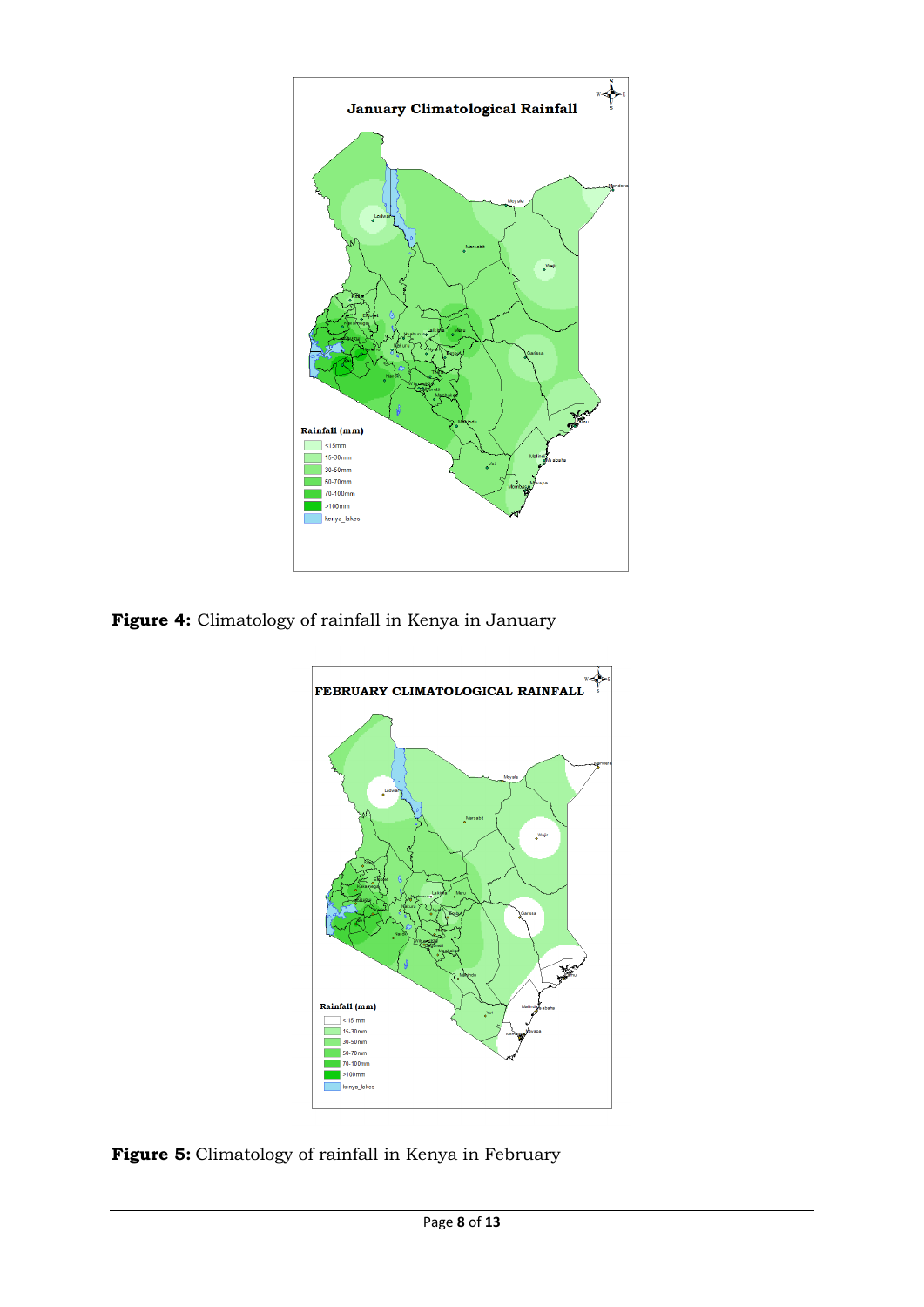#### <span id="page-8-0"></span>**3.1 Year by Year Drought Cases**

- (i). Between July **2011** and mid-**2012**, a severe drought affected the entire East African region. Considered to be "the worst in 60 years", [Wooldridge, 2011] the drought caused a severe food crisis across Somalia, Djibouti, Ethiopia and Kenya that threatened the livelihoods of 9.5 million people.
- (ii). In January **2014**, the Government of Kenya declared an impending drought with an estimated 1.6 million people affected. This followed poor rainfall performance over the arid and semi-arid counties during OND 2013. Thereafter, there was also poor performance of the long rains between March and May 2014 in the arid and semi-arid zones. The drought situation continued to affect both pastoral and marginal agriculture livelihood zones (the North Western, Northern, North Eastern, South Eastern and parts of Coast) with adverse impact on households' food security as well as livestock productivity. The situation continued to worsen due to the increase in food prices.
- (iii). At the end of **2016,** from around late November and into early **2017,** Kenya was once again in the grip of a drought. This followed two consecutive seasons (MAM 2016 and OND 2016) of poor rainfall, resulting in depletion of critical pasture and water resources. The drought also occasioned water and electricity rationing, affecting even areas that are not widely known dry-lands such as Elgeyo-Marakwet, Bomet, Kisumu, Busia, Kakamega, Homa Bay and parts of central Kenya. It was during this drought season that Ndakaini Dam which holds 70 million m<sup>3</sup> was reported to have gone below the 50% water level mark. Migration in search of pasture and water in northern Kenya, coastal and eastern regions was widely reported, with increasing cases of livestock succumbing due to lack of forage and water. This drought extended into early **2018.** Examples are Lamu and Voi Counties both of which received no rainfall at all in January and February, whereas normally these regions receive up to 50mm of rainfall during these months. Lodwar, Marsabit, Moyale, Garisa, Wajir and Mandera likewise received no rainfall in January. Most other stations received very dismal amounts in comparison to their average rainfall for the months of January and February
- (iv). At the beginning of **2019,** parts of the country experienced drought conditions due to prolonged failure of rainfall, prominent among these cases were West Pokot, Turkana and Baringo Counties. These regions required food aid due to reduced food availability. The OND 2018 rainfall was below normal followed by below normal rainfall in MAM 2019 in Northwestern Kenya and this precipitated the drought conditions witnessed as highlighted in **Figure 6**.
- (v). In **2020,** due to the below normal rainfall during the OND 2020 season, some Counties experienced drought conditions with trends indicating worsening conditions. By October **2020,** Garissa, Mandera and Wajir Counties were in the alert level of drought status. Attributed to the drought were reports of acute malnutrition across the Arid and Semi-Arid Lands (ASAL) Counties. The food security situation in the ASAL Counties was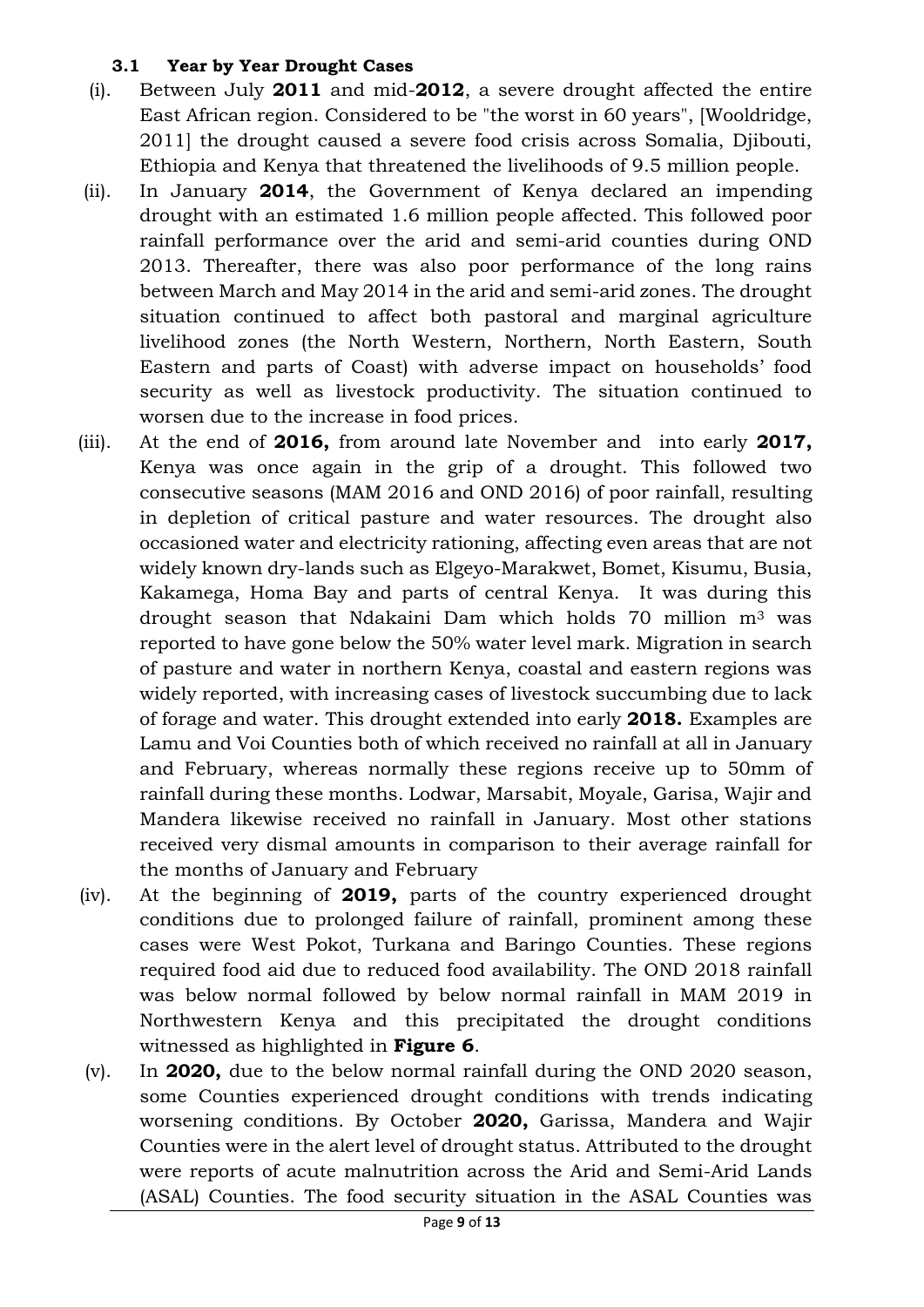reportedly at one of the lowest levels in the last 15 years (UNOCHA, 20th October 2020)



**Figure 6:** Lodwar rainfall Anomalies at annual and seasonal level

**Figure 6** depicts rainfall anomalies for Lodwar, representing the North Eastern region, of the country. Data analysis shows that Lodwar exhibits very high variations in rainfall from year to year and this in turn results in flood years followed by drought years. At the annual level (blue line), there has been a steady decline in rainfall amounts, however 2015 and 2016 were the only years with below average rainfall in the region. During MAM season (red line), the greatest variability is observed. The year 2017 had a negative anomaly of -1.2 and witnessed drought conditions that spread into early 2018. This was followed by a positive anomaly of 2.5 in 2018 resulting in flooding and leading to loss of lives in the region. During OND season (green line) the prevailing conditions for the region were below average rainfall which then spread into the beginning of the following year bringing with it drought conditions in the region.

## <span id="page-9-0"></span>**4.0 RAINFALL ANOMALIES**

In this section the rainfall anomalies are examined and from data of a few stations sampled it is clear that there have been more years with flooding than droughts within Kenya.

**Figure 7** below depicts rainfall anomalies for Mombasa station. The zero line represents the normal rainfall while the variations highlight the variability of rainfall about the mean. At the annual level (blue line) there's an equal number of years with below average rainfall while the years with above average rainfall varied across the years. The same scenario is replicated during MAM season (Red line). However, during the OND season (green line)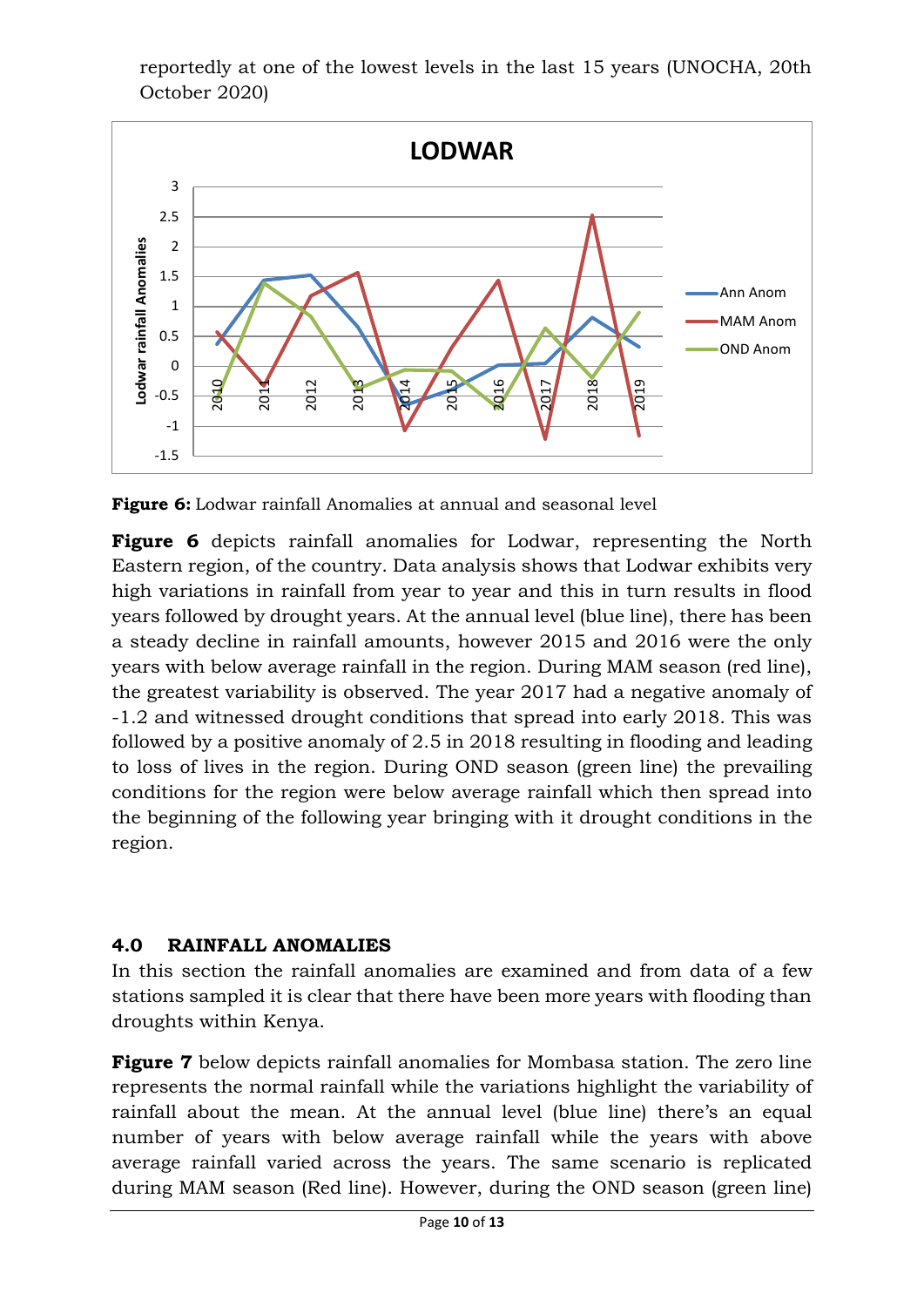there are fewer years with below average rainfall compared to above average rainfall in the past 10 years.





**Figure 8** likewise highlights rainfall anomalies for Kisumu station. Kisumu station represents the Lake Victoria basin region that is prone to flooding almost every year. The data analysis shows that at the annual level (blue line) there are an equal number of years with below average rainfall while the years with above average rainfall varied across the years. However, during the MAM season (Red line) as well as the OND season (green line) there are fewer years with below average rainfall compared to above average rainfall in the past 10 years.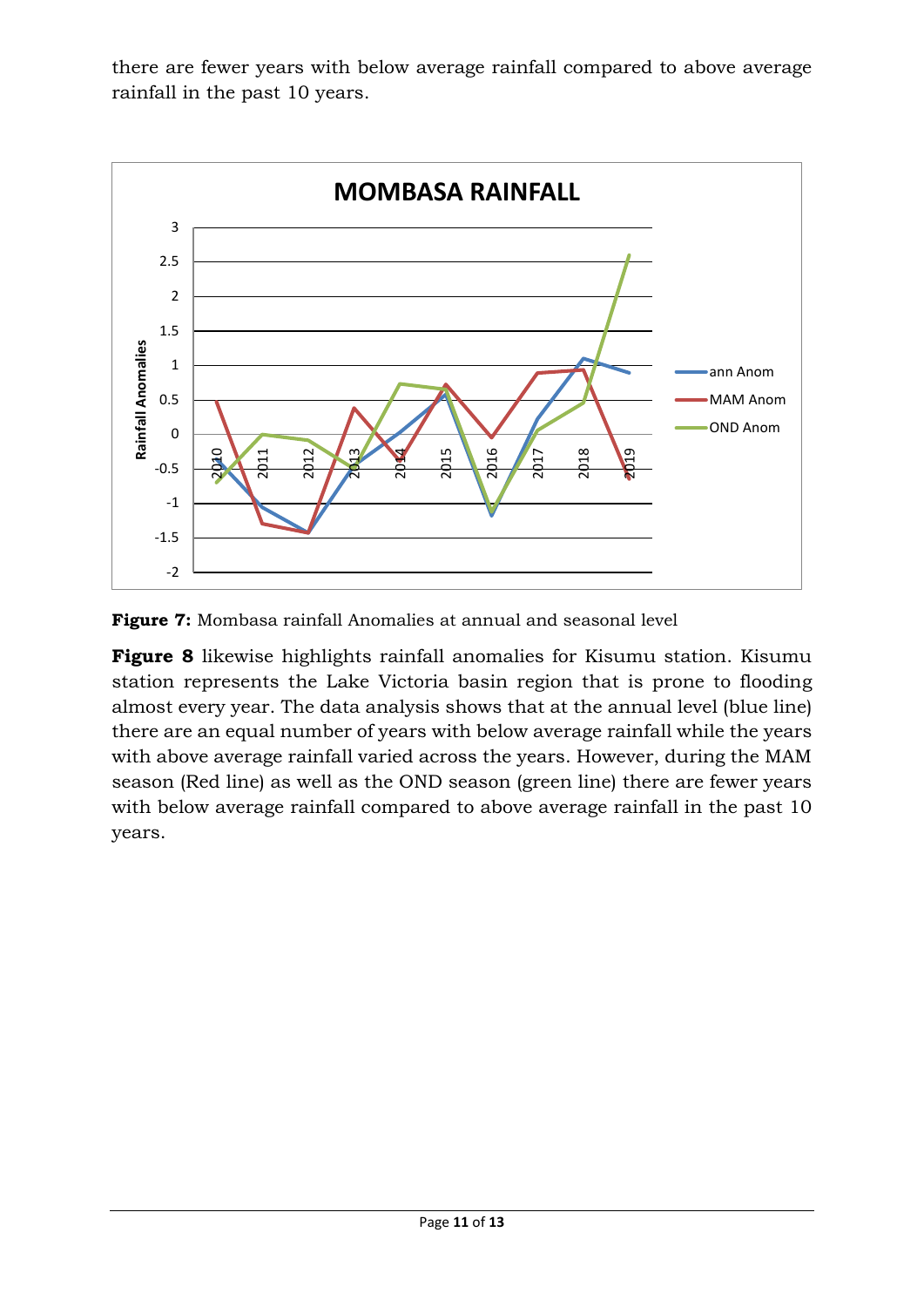

**Figure 8:** Kisumu rainfall Anomalies at annual and seasonal level

This analysis clearly shows that there have been more years with flooding events than droughts within Kenya.

# <span id="page-11-0"></span>**5.0 STRONG WINDS & DUST STORMS**

- 1. The 1st of October 2019 saw strong gusts of wind experienced over Nairobi, raising concern among city dwellers. Dagoretti Meteorological Station reported over 5 consecutive hours of strong winds of up to 28 knots (14.4m/s). The winds extended all the way to Arusha in Tanzania indicating that it was not simply a localised system and was recorded as a 'Haboob'. This resulted in electric power disruption, damage to infrastructure in the form of billboards and others and drastically reduced visibility in the region for hours.
- 2. Another case of strong winds was reported during the month of July 2020 as a result of strong pressure gradients. The areas affected were in the North-eastern parts of Kenya and the strongest winds in knots were 30knots (15.4m/s)

# <span id="page-11-1"></span>**6.0 OTHER EXTREME EVENTS KENYA**

Desert locust's invasion in Kenya spilled over from 2019 into 2020, with large swarms spreading across 14 Kenyan Counties and gradually invading neighbouring countries - influenced by both wind and rainfall occurrences within the region.

## **7.0 SOCIO-ECONOMIC IMPLICATIONS**

The socio-economic implications of the impacts of floods and droughts as well as the cost implications will be the next step in this analysis.